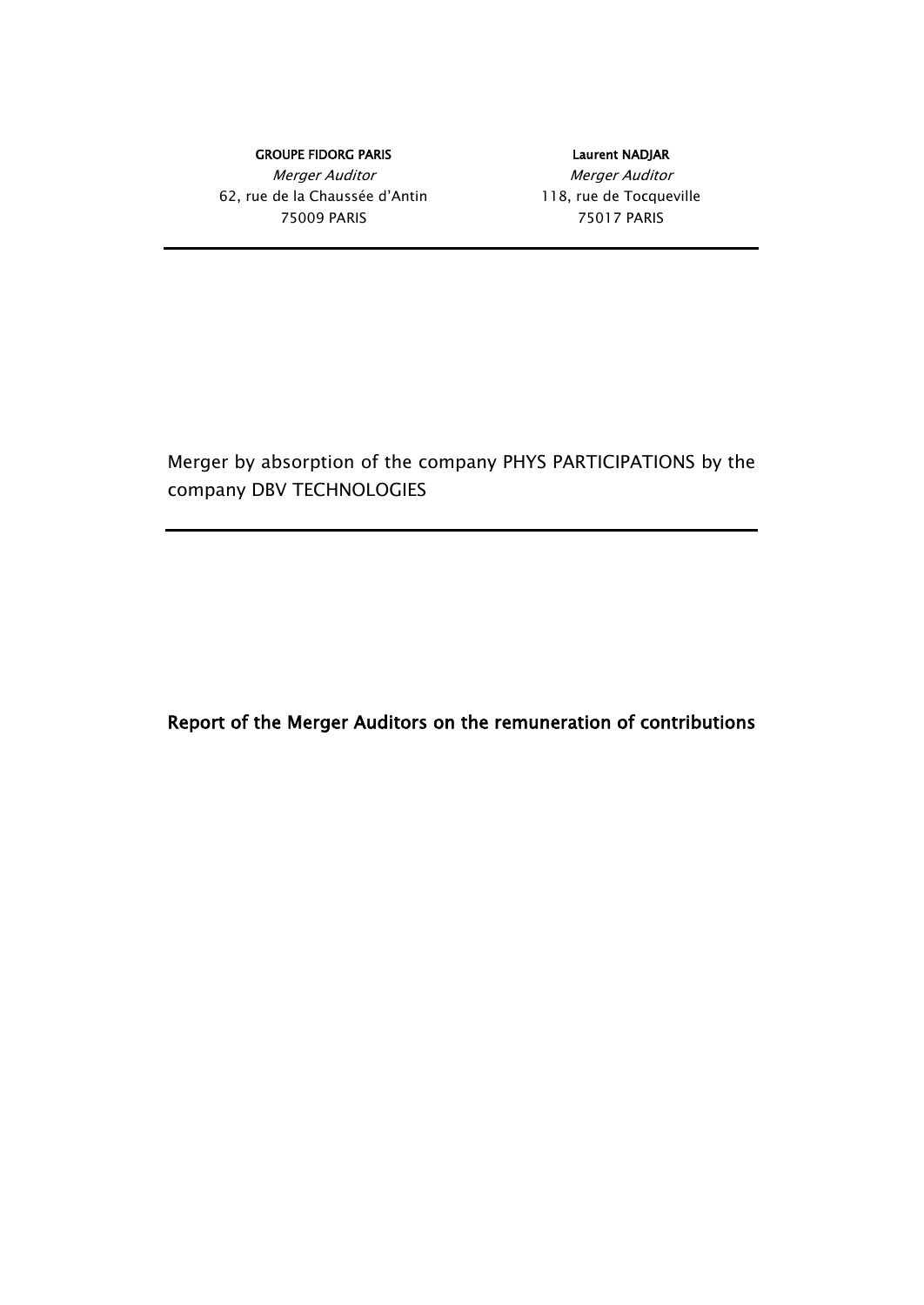Merger by absorption of the company PHYS PARTICIPATIONS by the company DBV TECHNOLOGIES

Report of the Merger Auditors on the remuneration of contributions

To the Shareholders,

In the performance of the assignment entrusted to us on April 8, 2015 by the President of the Nanterre Commercial Court concerning the merger by absorption of the company PHYS PARTICIPATIONS by the company DBV TECHNOLOGIES, we have prepared this report on the remuneration of the contributions specified in Article L. 225-147 of the French Commercial Code, it being noted that our assessment of the value of the contributions forms a separate report.

The contributed net assets were approved in the draft merger agreement signed by the representatives of the companies concerned on May 11, 2015. It is our responsibility to express our opinion that the amount of the contributions is not overvalued.

To this end, we have performed our due diligence in accordance with the professional guidelines of the national auditing body, Compagnie nationale des commissaires aux comptes, applicable to this assignment. These professional guidelines require investigations to assess the value of the contributions, to verify that they are not overvalued, and to verify that they correspond to at least the nominal value of the shares to be issued by the transferring company augmented by the merger premium.

As our assignment is completed by the lodging of the report, we have no need to update this report to take into account facts and circumstances subsequent to the date of its signing.

At no time have we found ourselves placed in a position of legal incompatibility, prohibition, or disqualification.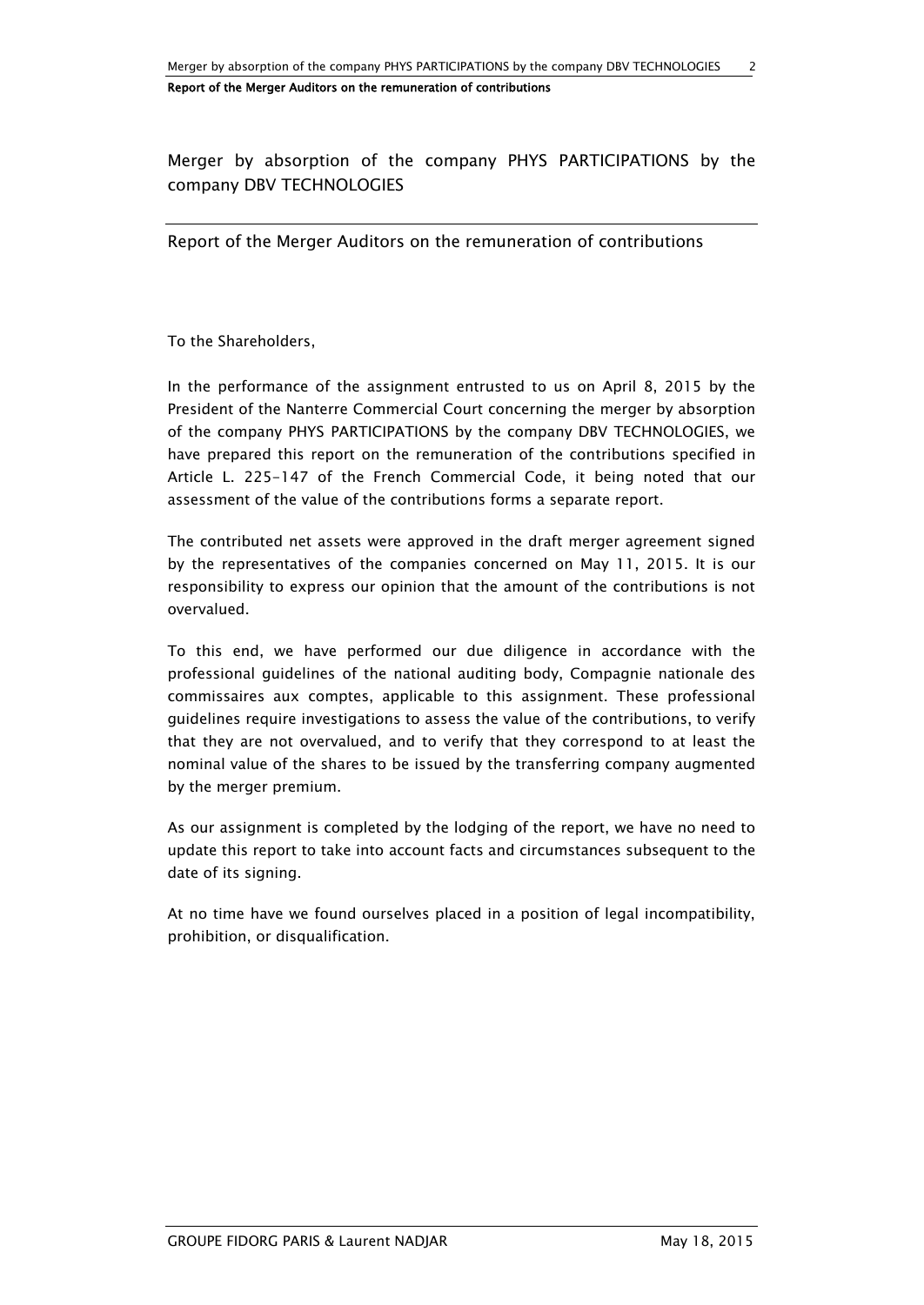Please therefore find, below, our findings and conclusions presented in the following order:

- 1. Presentation of the transaction and description of the contributions
- 2. Work performed and assessment of the value of the contributions
- 3. Summary Key points
- 4. Conclusion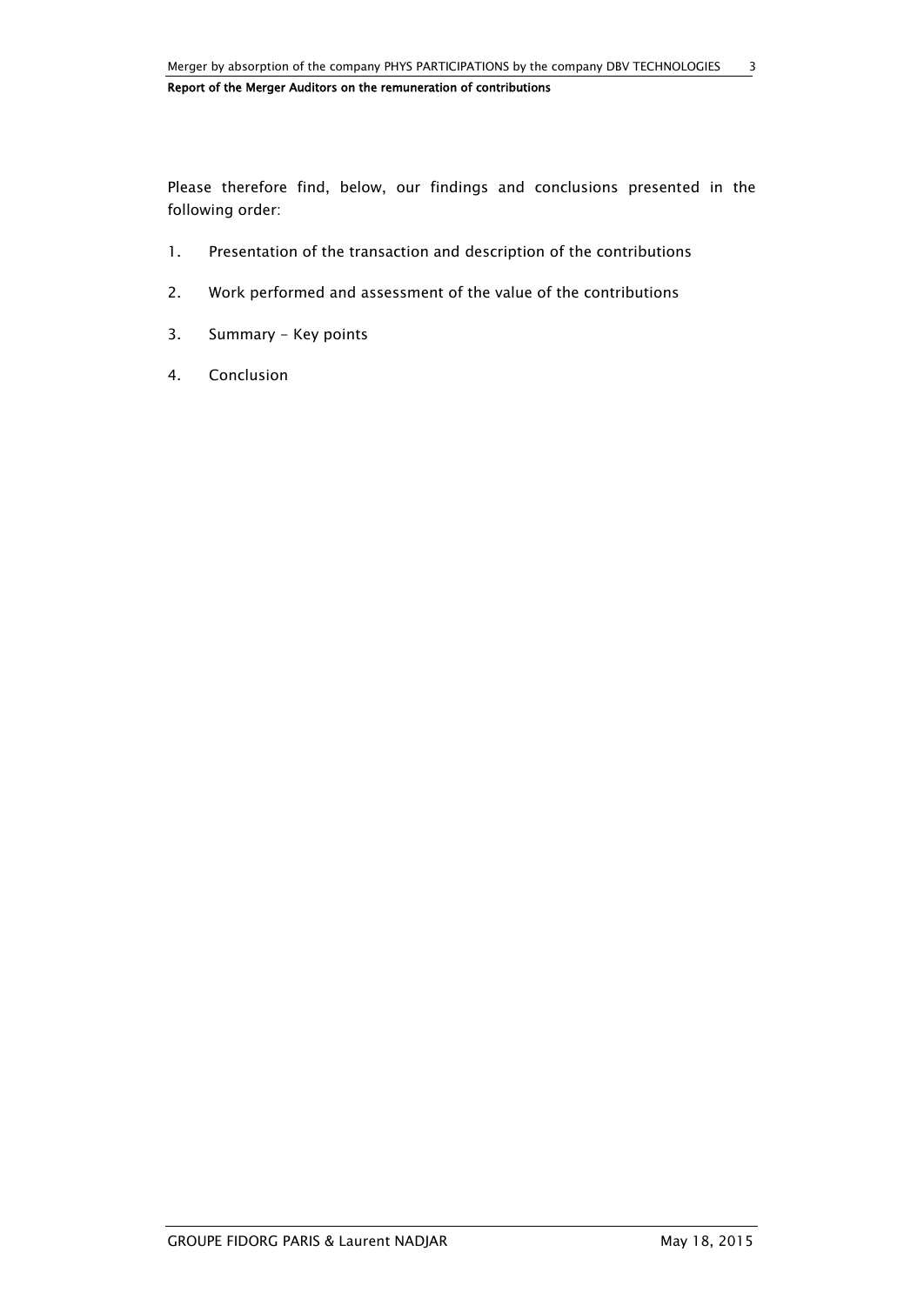# 1. Presentation of the transaction and description of the contributions

The transaction submitted for your approval consists of the merger by absorption of the company PHYS PARTICIPATIONS by the company DBV TECHNOLOGIES.

It should be noted that a merger by absorption of the company DBCS PARTICIPATIONS by the company DBV TECHNOLOGIES is also envisaged.

#### 1.1 Background of the transaction

DBV TECHNOLOGIES is a biopharmaceutical company whose shares are listed on the NYSE Euronext regulated market in Paris and on Nasdaq in New York.

The company is developing a product ("Viaskin Peanut") to fight peanut allergies. The goal is to market this product once the therapeutic testing is completed and the health agreements/authorizations are obtained.

DBCS PARTICIPATIONS and PHYS PARTICIPATIONS are holding companies formed by certain founders of DBV TECHNOLOGIES whose main purpose is holding all equity interests in DBV TECHNOLOGIES. The absorbed companies are currently non-controlling shareholders of DBV TECHNOLOGIES.

The purpose of the envisaged merger transaction is to improve liquidity and access to capital and to rationalize the holding structure of DBV TECHNOLOGIES by its founders and historical shareholders while ensuring the stability of shareholding. As the result of the merger operations, the partners of DBCS PARTICIPATIONS and PHYS PARTICIPATIONS will become direct shareholders in DBV TECHNOLOGIES.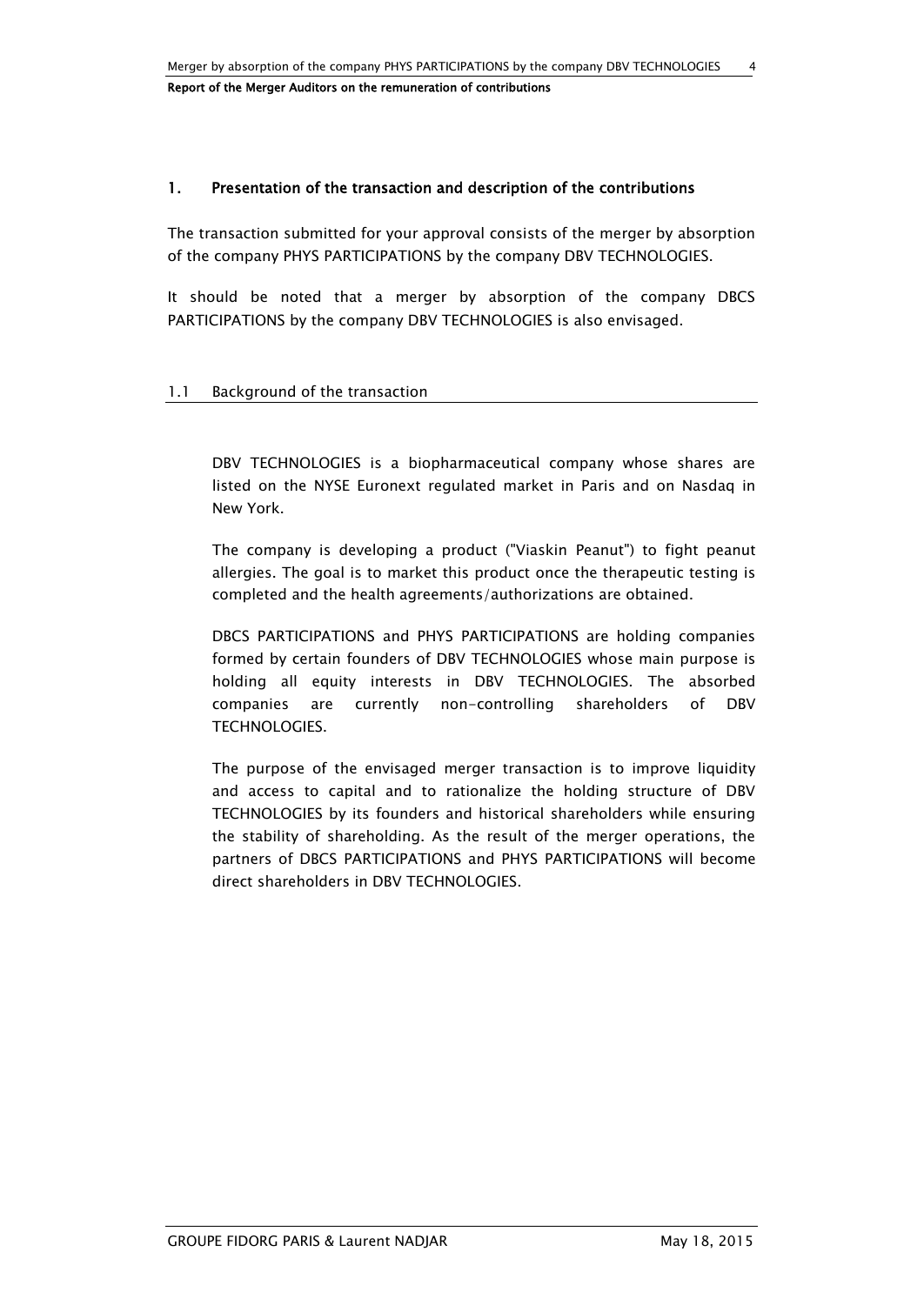#### 1.2 Presentation of the companies participating in the transaction.

## 1.2.1 Absorbing company: DBV TECHNOLOGIES

DBV TECHNOLOGIES is a limited company whose shares are listed on the NYSE Euronext regulated market in Paris and on Nasdaq in New York.

Its corporate purpose in France and in all countries:

- 1° The development of any innovative medical products, in particular any drug, diagnostic product or treatment;
- 2° The study, research and development, industrial fabrication and marketing of those products;
- 3° The exploitation and development of any patents or licenses relating to those products, and, in general, all commercial, real estate or non real estate, financial or other transactions relating directly or indirectly, in whole or in part, to the corporate purpose or to any other similar or connected purpose, that may facilitate the exploitation and commercial development.

The term of the company is set as 29/03/2092.

The share capital of DBV TECHNOLOGIES is €1,937,248.60, divided into 19,372,486 shares with a nominal value of €0.10 each, fully paid up.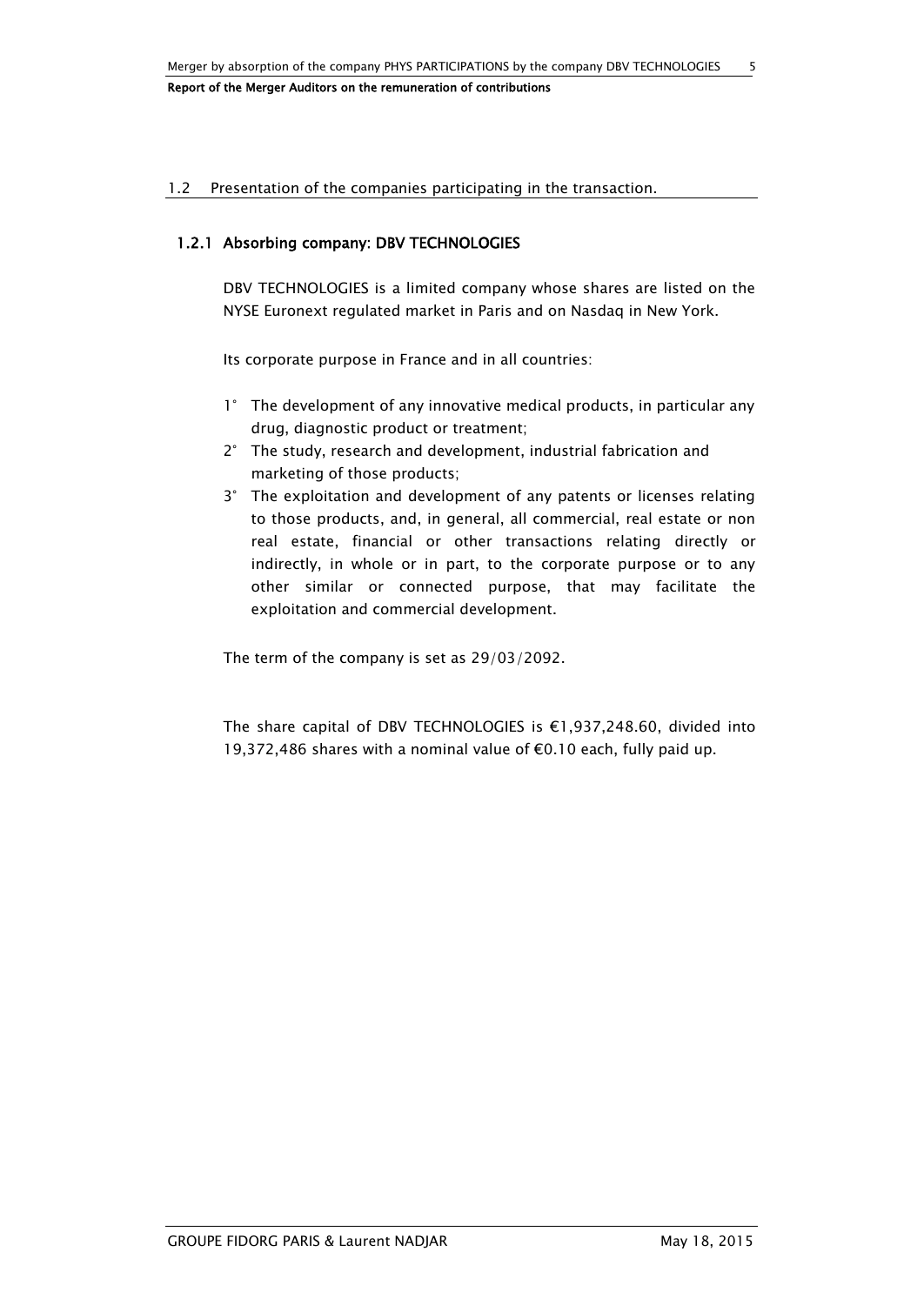# 1.2.2 Absorbed company: PHYS PARTICIPATIONS

PHYS PARTICIPATIONS is a simplified joint stock company whose corporate purpose is as follows:

"To hold all equity interests in DBV TECHNOLOGIES through contribution, subscription and/or increase of capital."

The term of the company is set as May 21, 2102.

The share capital of PHYS PARTICIPATIONS is €627,560, divided into 62,756 shares with a nominal value of €10 each, fully paid up. These 62, 756 shares are distributed as follows:

| <b>Partners</b>              | Number<br>of shares | Percentage holding |
|------------------------------|---------------------|--------------------|
| Pierre-Henri Benhamou        | 23,101              | 36.81%             |
| <b>SC MORTON</b>             | 5,006               | 7.98%              |
| Indivision Stéphane Benhamou | 11,549              | 18.40%             |
| Pierre-Yves Vannerom         | 23,100              | 36.81%             |
| Total                        | 62,756              | $100\%$            |

# 1.2.3 Link between the companies concerned

PHYS PARTICIPATIONS holds 301,250 shares (1.55% of the capital) of DBV TECHNOLOGIES.

Pierre-Henri Benhamou is Chairman of the Board of Directors of DBV TECHNOLOGIES and President of PHYS PARTICIPATIONS.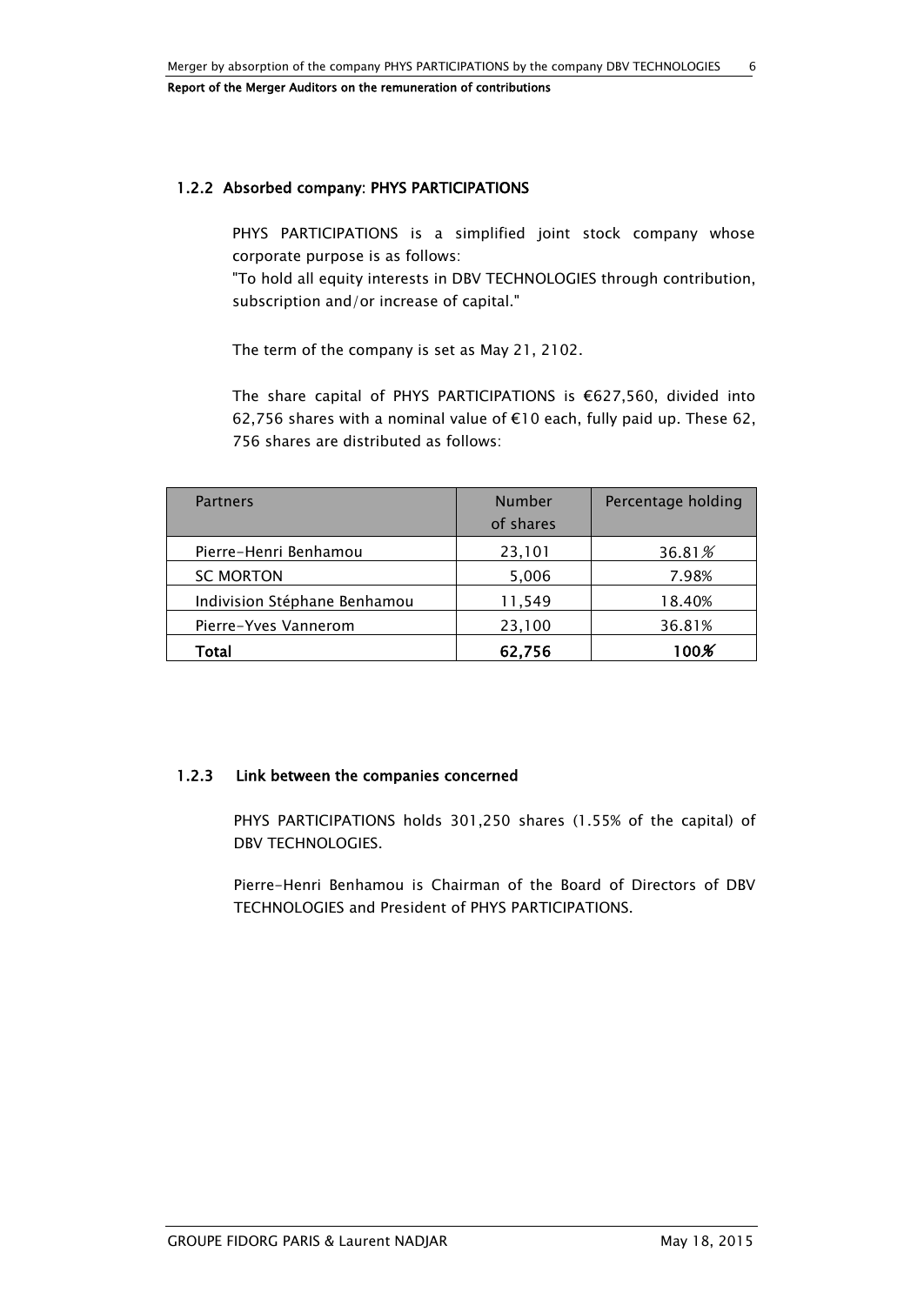## 1.3 Description of the transaction

## 1.3.1 Essential characteristics of the contribution

The Parties agreed, in the draft merger agreement signed on May 11, 2015, that, subject to the fulfillment of the conditions precedent specified in section 1.3.2, PHYS PARTICIPATIONS will contribute all its assets and liabilities, entitlements, values and obligations, without exception and unreservedly, to the recipient company DBV TECHNOLOGIES.

The essential characteristics of the merger transaction are as follows:

- From an accounting and fiscal point of view, the transaction will take effect on January 1, 2015;
- In terms of corporation tax, the merger transaction comes under the preferential treatment in Articles 210 A et seq. of the French General Tax Code;
- In terms of registration fees, the transaction is subject to the fixed fee of €500 in accordance with Article 816 I of the French General Tax Code.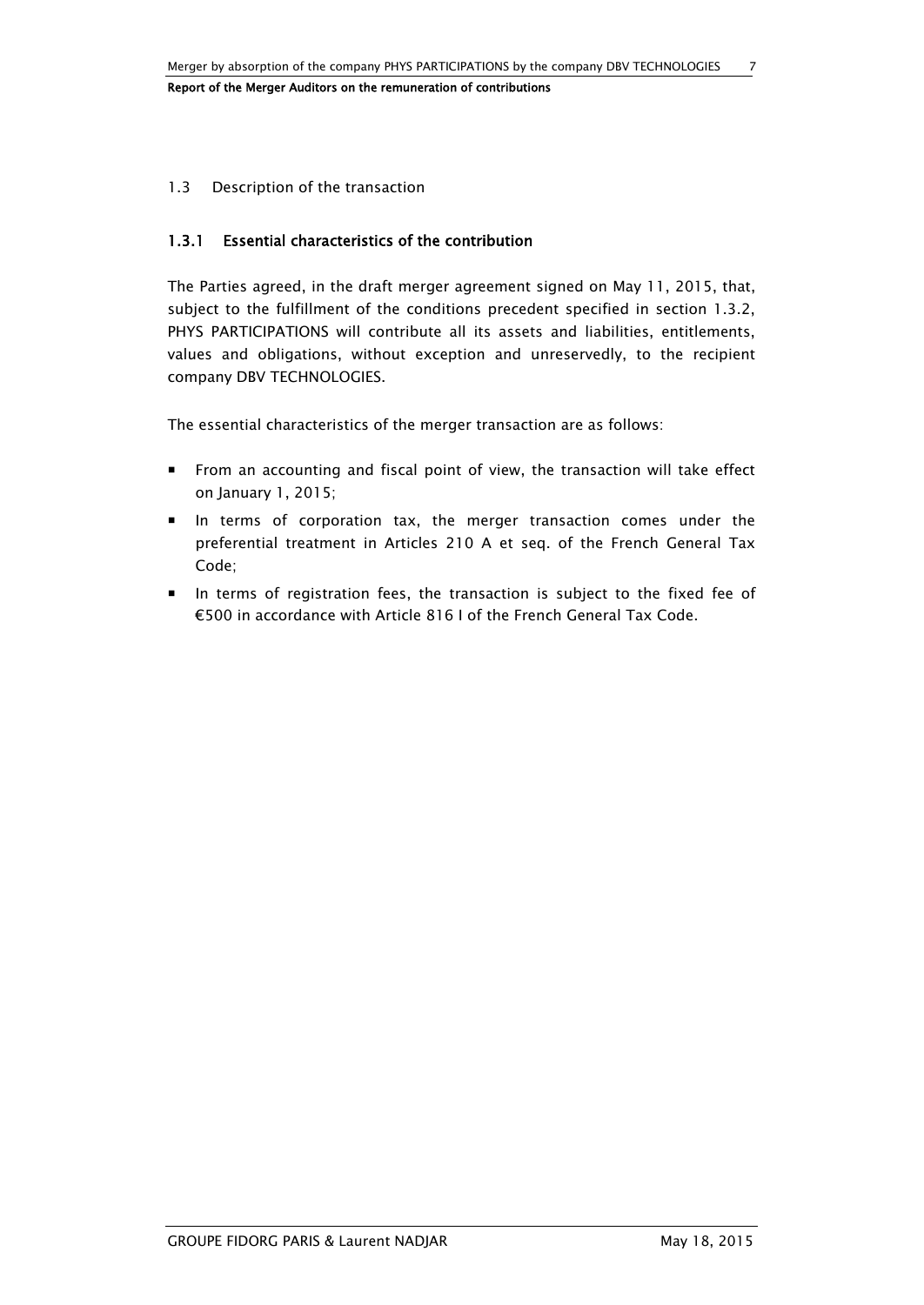# 1.3.2 Conditions precedent

These contributions made as part of the merger, as subject to the following conditions precedent:

- Approval by the General Meeting of shareholders of PHYS PARTICIPATIONS of the transaction and the draft merger agreement;
- Approval by the General Meeting of shareholders of DBV TECHNOLOGIES of the transaction, the draft merger agreement and the envisaged capital reduction;
- Approval of the financial statements for the fiscal year ended December 31, 2014 by the DBV TECHNOLOGIES General Meeting.

All of which under the conditions set out in applicable laws and regulations.

The fulfillment of those conditions precedent will be adequately established, in all matters, by the submission of a certified accurate copy or extract of the minutes of the deliberations of the General Meetings of DBV TECHNOLOGIES and PHYS PARTICIPATIONS.

Material proof of the final completion of the merger may be established by any other means.

These conditions precedent must be fulfilled no later than December 31, 2015. Failure to do so, unless that deadline is extended, will automatically render this agreement null and void.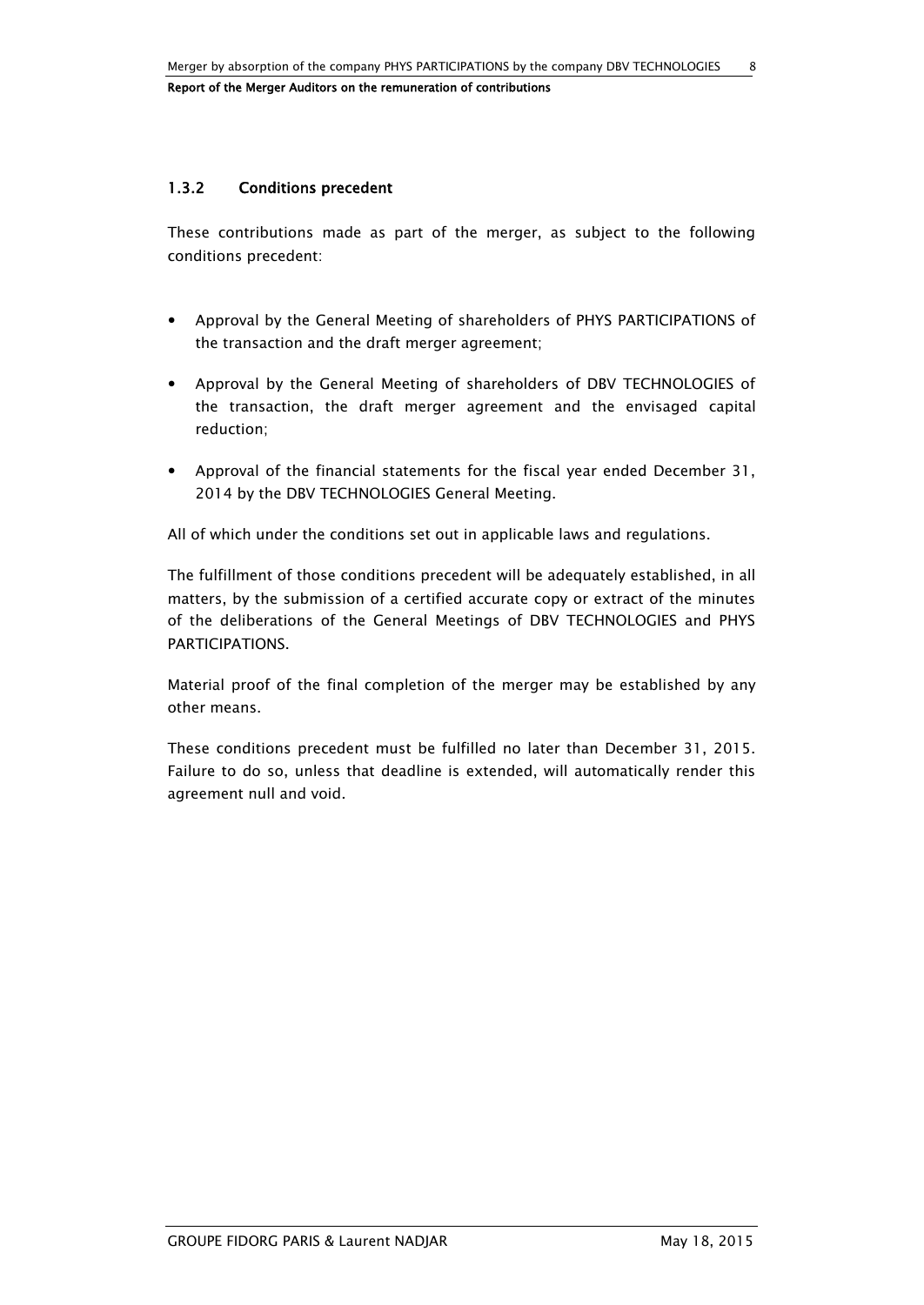Report of the Merger Auditors on the remuneration of contributions

# 1.3.3 Remuneration of the contribution

#### Valuation method and calculation of the exchange ratio

Under the terms of the merger agreement, the parties have adopted, for the determination of the exchange ratio of ownership interests, the actual value of the absorbed and absorbing companies on the transaction completion date.

Under CRC rule 2004-01, for companies under separate control and with the merger transaction in the natural direction, the assets transferred and the liabilities assumed must be valued at their actual value.

Under the terms of the merger agreement, the actual value of DBV TECHNOLOGIES SA securities has been calculated by adopting a valuation per share equal to the average of its share price on Compartment B of Euronext Paris over last 30 days weighted by the trading volume, on the signing date of the merger agreement, in this case €45.87.

The actual value of PHYS PARTICIPATIONS was determined by adopting the revalued net asset method, it being noted that the company's assets essentially consist of the DBV TECHNOLOGIES securities held. The DBV TECHNOLOGIES securities thus held have been valued by adopting the same valuation method as was used to determine the actual value of DBV TECHNOLOGIES.

Based on the values calculated in this way, the exchange ratio has been set at 4.8090 DBV TECHNOLOGIES shares for 1 PHYS PARTICIPATIONS share.

It should be noted that the partners of PHYS PARTICIPATIONS have expressed their intention to individually waive their rights to any fractional shares.

# Capital increase

The result of the exchange ratio calculated above is that PHYS PARTICIPATIONS shareholders should receive in exchange for the 62,756 shares comprising the share capital of PHYS PARTICIPATIONS, 301,788 DBV TECHNOLOGIES shares to be created by the latter through a capital increase.

The share capital of DBV TECHNOLOGIES will thus be increased by €30,178.80.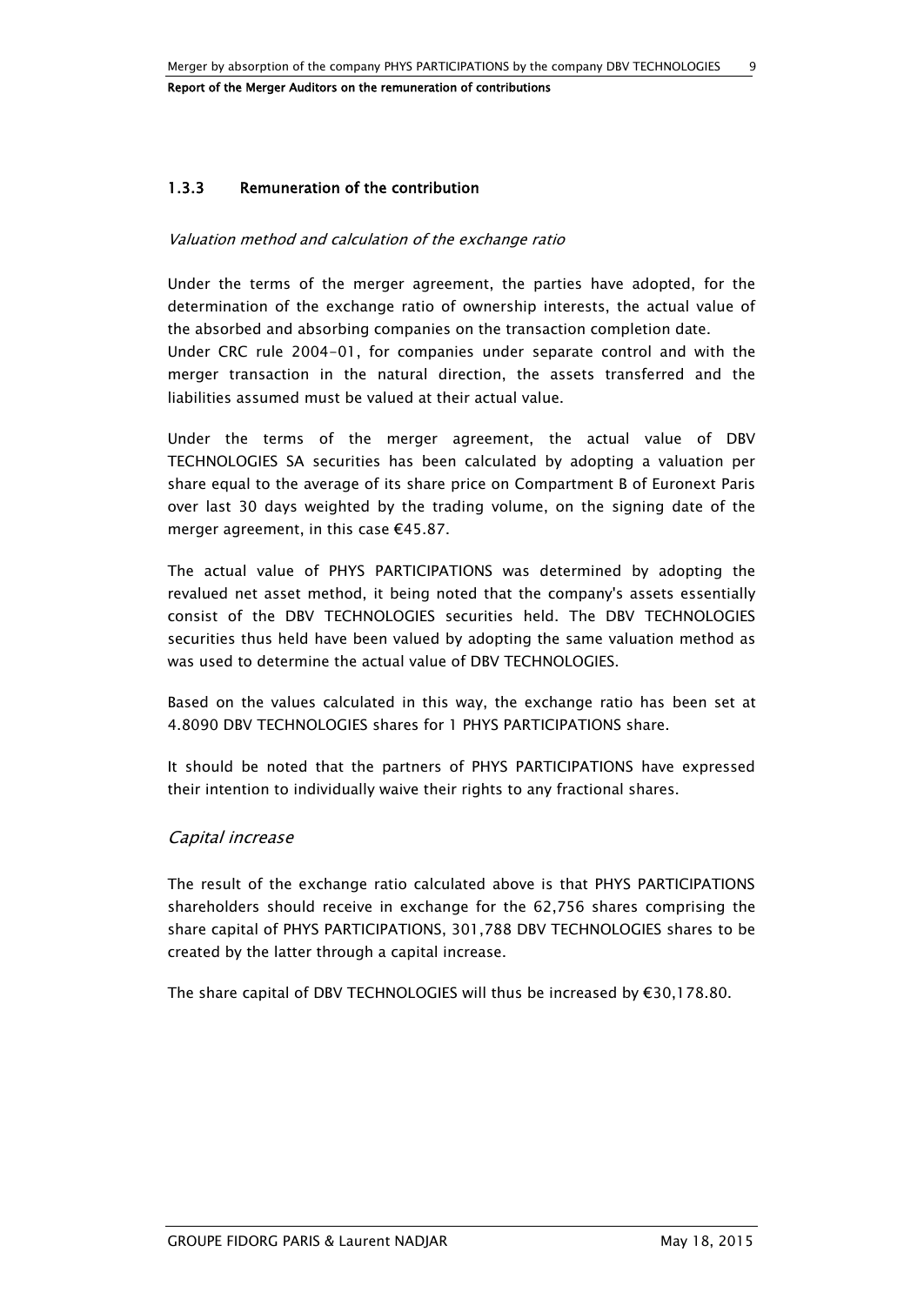To the extent that, after the merger, DBV TECHNOLOGIES will hold 301,250 treasury shares, the merger will be followed by a capital reduction by the cancellation of those treasury shares. Share capital will thus be reduced by €30,125.

The new shares referred to above will be subject to all DBV TECHNOLOGIES bylaws and will carry all entitlements from the date of their creation, regardless of the final completion date of the merger.

# Merger premium

The difference between:

- the net value of the net assets transferred by PHYS PARTICIPATIONS, i.e. €13,843,144,
- and the nominal value of the shares actually created as part of the capital increase by PHYS TECHNOLOGIES SAS, i.e. €30,178.80,

will constitute the projected merger premium, i.e. €13,812,964.70, posted on the liabilities side of the balance sheet of DBV TECHNOLOGIES and to which the rights of the old and new company shareholders refer.

The capital reduction by cancellation of the treasury shares received involves the reduction of the merger premium to €13,788,213.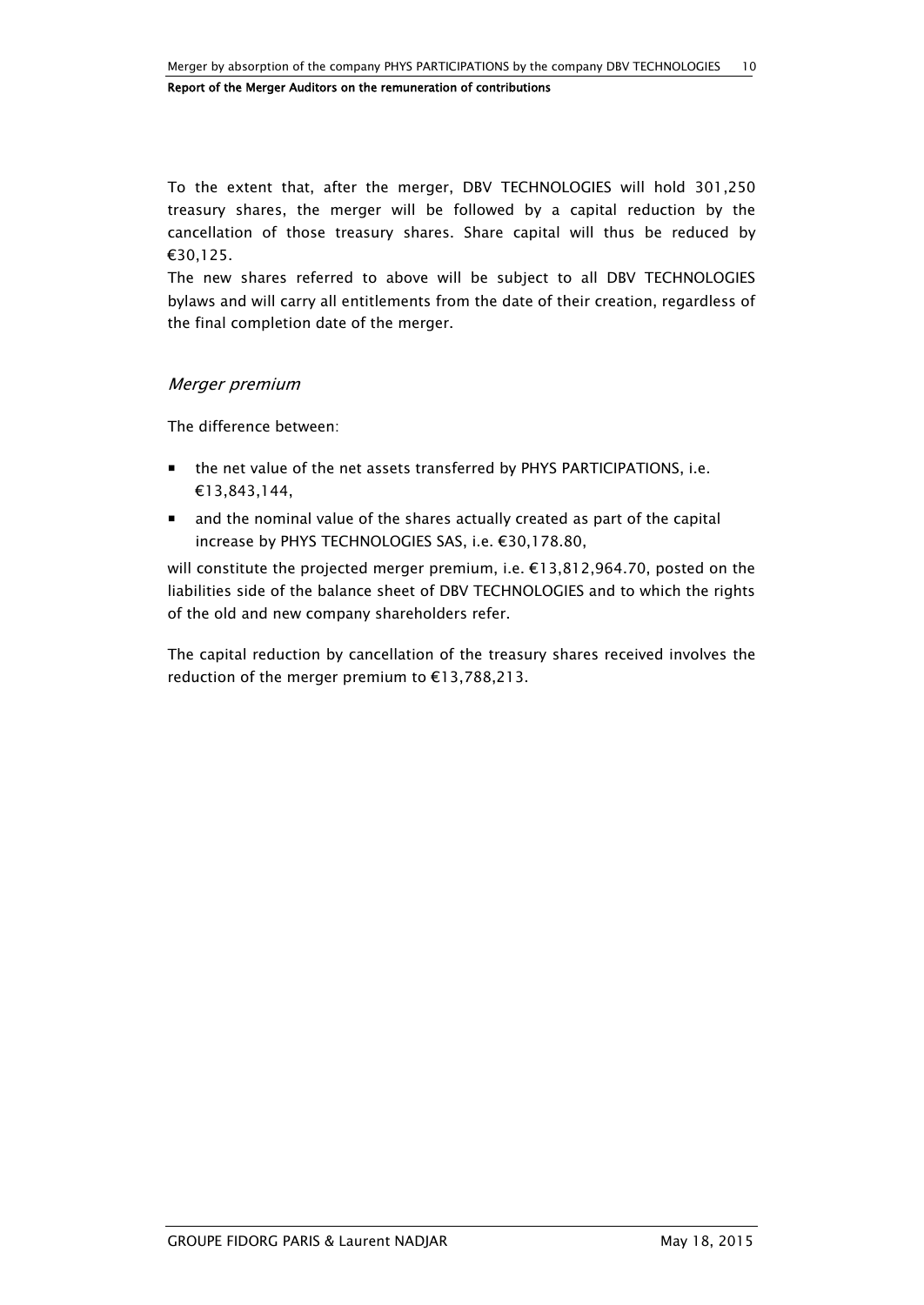#### 1.4 Presentation of the contributions

# 1.4.1 Description of the contributions

All asset and liability items are contributed on the basis of their actual value. It should be noted that certain items were contributed at their net book value as of December 31, 2014 insofar as their real value was considered to correspond to their net book value.

The valuations described below are based on the financial statements of the absorbed company as of December 31, 2014, revalued in light of the information communicated on May 4, 2015.

#### Transferred Net Assets

As the contributed assets amount to €13,909,847 and the liabilities assumed amount to €66,703, the transferred net assets amount to €13,843,144, broken down as follows:

|                                                | Amount (in<br>Euros)      |
|------------------------------------------------|---------------------------|
|                                                | <b>Transferred Assets</b> |
| Financial assets (301,250 DBV ordinary shares) | 13,818,338                |
| Tradable securities                            | 69,999                    |
| Cash & equivalents                             | 21,510                    |
| Total transferred assets                       | 13,909,847                |
|                                                |                           |
|                                                | Liabilities assumed       |
| Borrowing and other financial liabilities      | 30,000                    |
| Trade payables and related liabilities         | 2,520                     |
| Other liabilities                              | 1,683                     |
| Provisions for expenses (excl. tax)            | 32,500                    |
| Total liabilities assumed                      | 66,703                    |
|                                                |                           |
| <b>Transferred Net Assets</b>                  | 13,843,144                |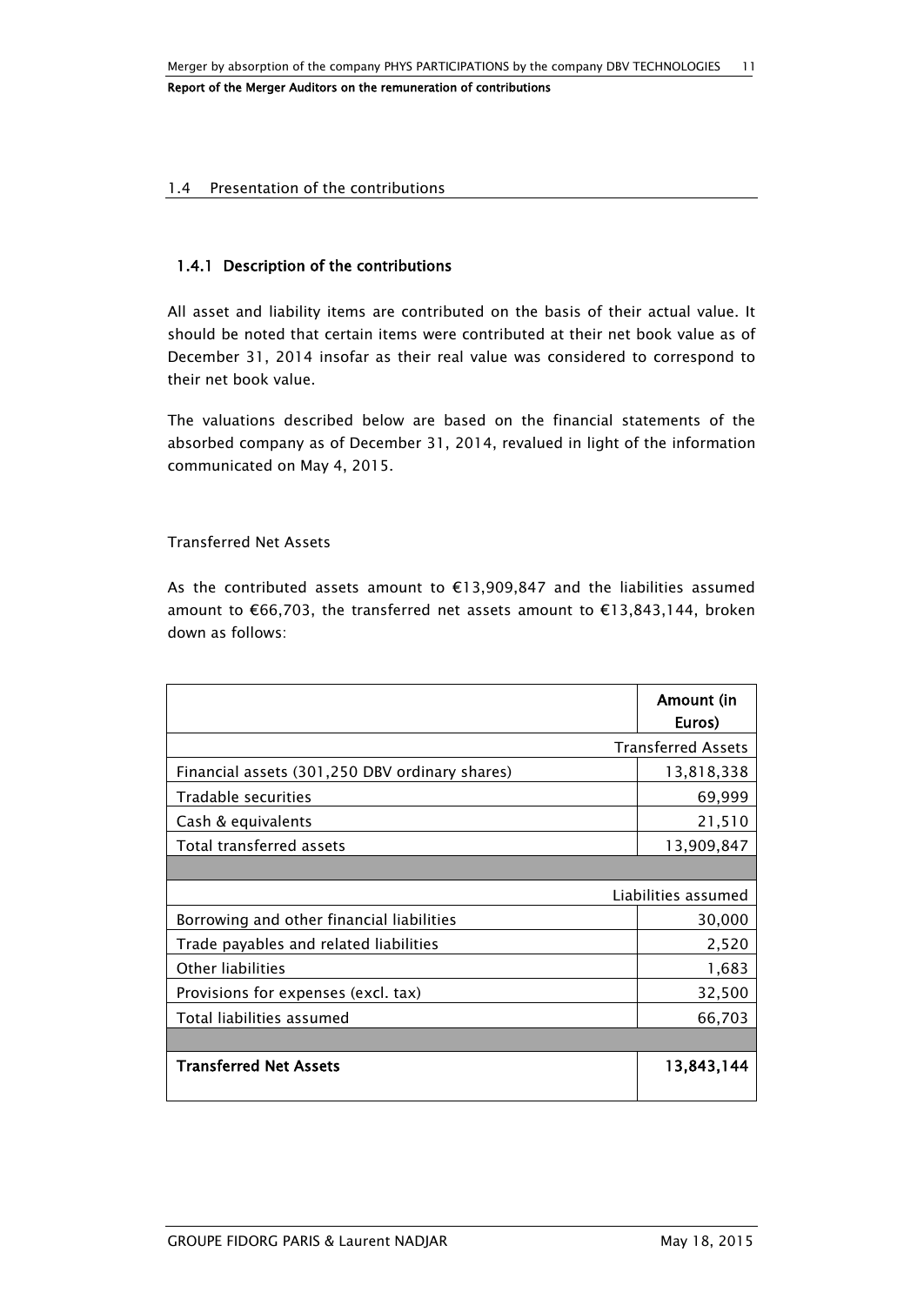# 2. Work performed and assessment of the value of the contributions

#### 2.1 Work done by the Merger Auditors

Our assignment comes under the other interventions defined by law and provided by the conceptual framework of our professional guidelines.

Its purpose is to enlighten the shareholders of DBV TECHNOLOGIES regarding the value of the contributions made by PHYS PARTICIPATIONS. Consequently, it is not strictly speaking an audit assignment or a limited audit assignment. Nor does it involve the validation of the tax regime applicable to the transactions.

It is not similar to a "*due diligence*" assignment carried out for a lender or an acquirer and does not include the full work necessary for that type of intervention. Our report cannot therefore be used in that context.

Our opinion is expressed as of the date of this report which constitutes the completion of our mission.

We have carried out the work that we considered necessary in accordance with the guidelines of the national auditing body, Compagnie nationale des commissaires aux comptes, applicable to this type of assignment.

- We spoke with the managers in charge of the envisaged transaction to understand the proposed transaction and its context, and to analyze the economic, accounting, legal and tax terms and conditions.
- We took note of various documents relating to the envisaged transaction, primarily the merger agreement signed by the parties;
- We verified the reality of the contributions and assessed the potential impact of factors likely to affect their ownership;
- We reviewed the working file of the independent auditor of the December 31, 2014 financial statements of PHYS PARTICIPATIONS.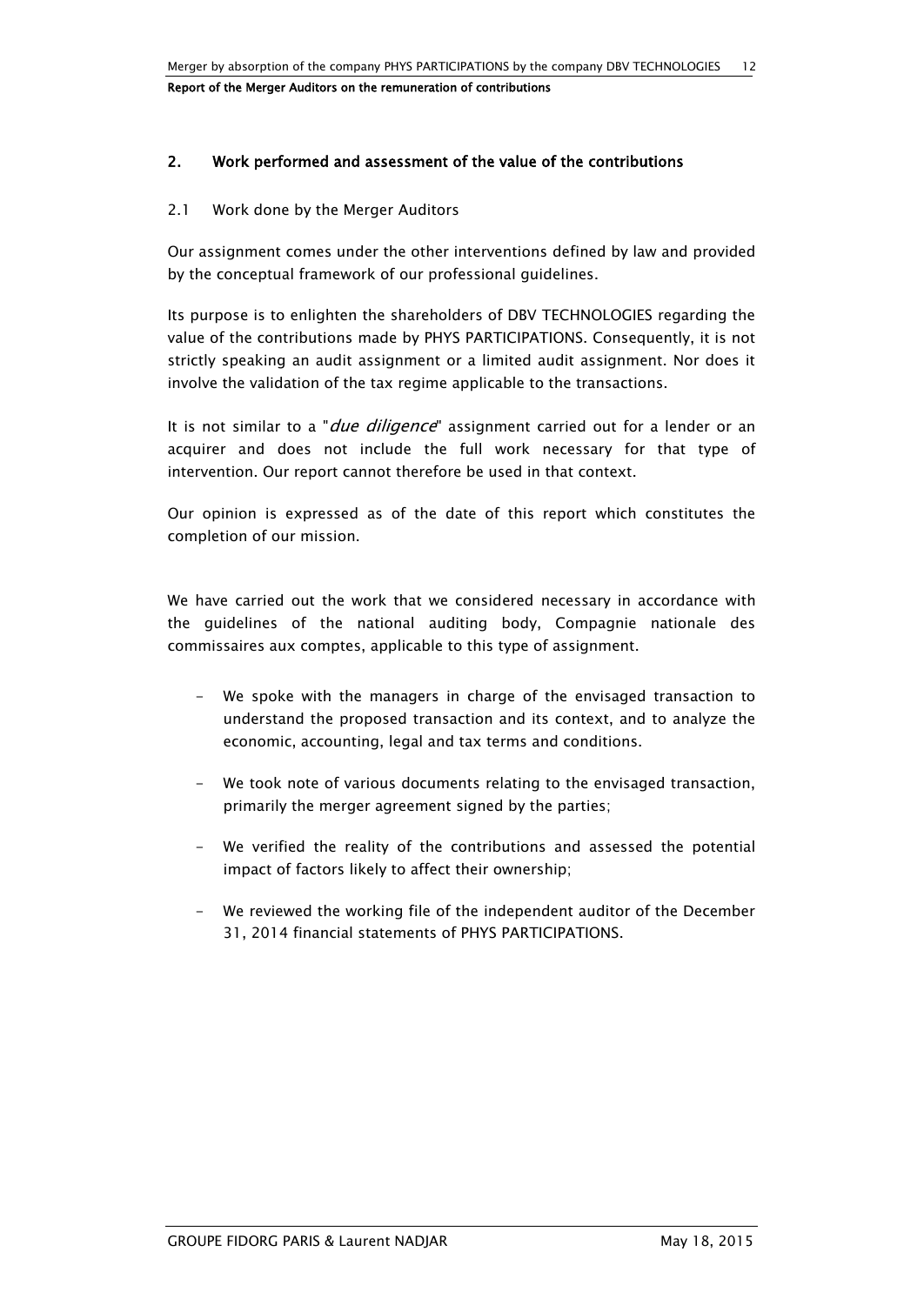- We also obtained recent information on the activities of PHYS PARTICIPATIONS in order to check the consistency of the revaluation of the net assets of December 31, 2014;
	- o As the assets of PHYS PARTICIPATIONS are essentially comprised of equity securities in DBV TECHNOLOGIES, we verified the valuation method adopted and took note of the company's business plan.
	- o In particular, we reviewed the valuation adopted for the companies involved in this transaction and we satisfied ourselves of the proper implementation of the methods used and the resulting valuation calculations. Lastly, we reviewed the valuation approaches and financial parameters used;
	- o To satisfy ourselves of the reliability of the financial statements and of the accounting information communicated to us, we checked that the Statutory Auditors of DBV TECHNOLOGIES had unreservedly certified the December 31, 2014 financial statements.
	- o The valuation of a DBV TECHNOLOGIES share, equal to its average share price on Compartment B of Euronext Paris over the last 30 days weighted by the trading volume, was considered to be the most pertinent method for determining the real value.
	- o We reviewed recent reports by financial analysts in order to confirm the average share price adopted. This review permitted us to confirm the valuation adopted.
	- o Similarly, we reviewed DBV TECHNOLOGIES' business plan to check that it did not call into question the valuation adopted.
	- o We also took note of the recent stance by the U.S. health authority, the Food and Drug Administration (FDA), which has granted the allergy treatment "Viaskin Peanut" the status of therapeutic breakthrough on the basis of the initial satisfying results from the trials conducted. This FDA decision signals the recognition of the need for a peanut allergy treatment, as well as the good results from the Phase II trials of VIPES in children.
	- o As of the date of our report, no factor, information or studies call into question the viability of the project.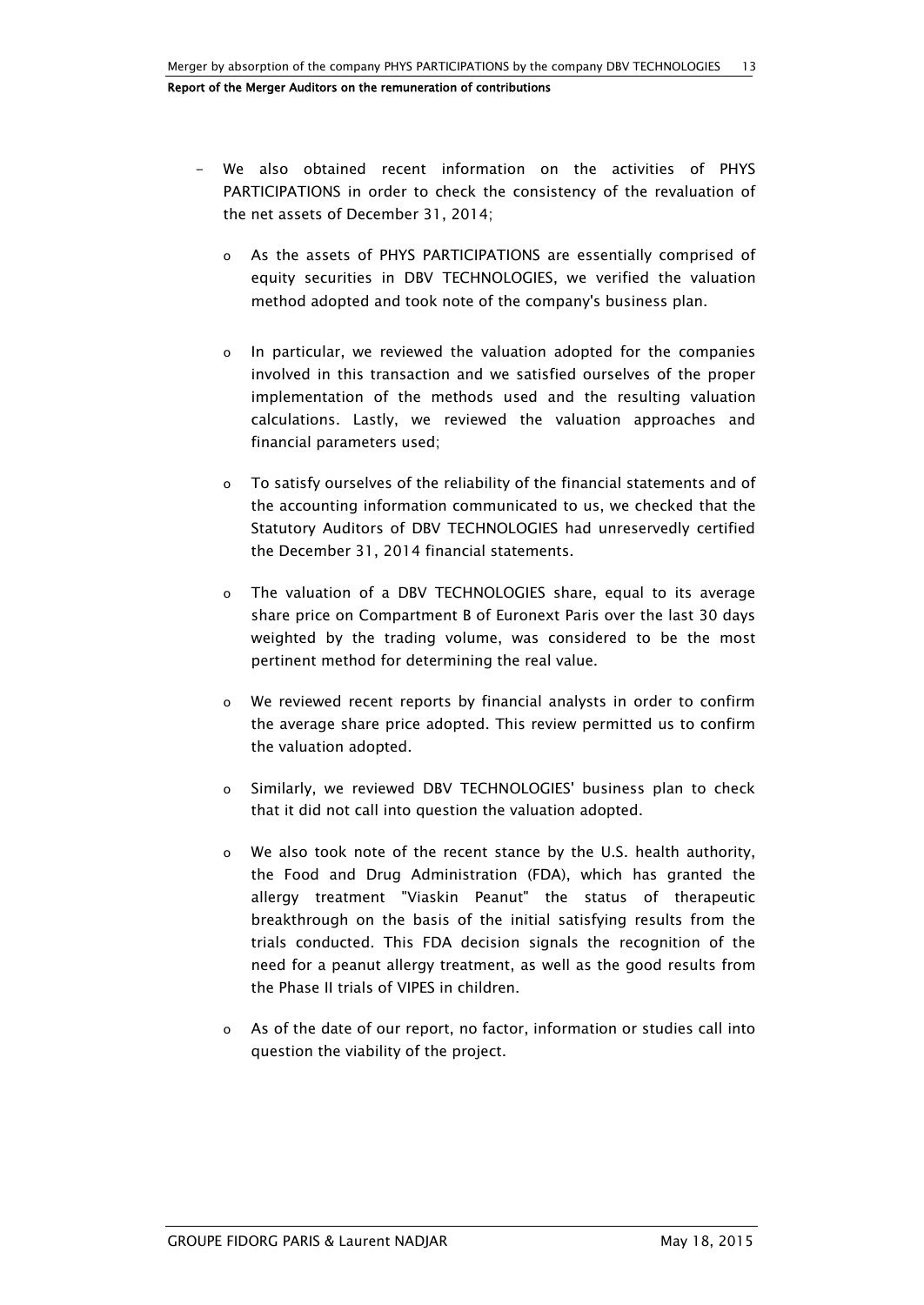- o The value of PHYS PARTICIPATIONS is directly linked to future decision to authorize the marketing and effective sale of the product developed by DBV TECHNOLOGIES. Should the necessary authorizations not be obtained and the product not marketed, the DBV TECHNOLOGIES valuation adopted for this contribution could be called into question.
- Lastly, we obtained a letter from the directors of PHYS PARTICIPATIONS and DBV TECHNOLOGIES confirming the significant factors used in our assignment and, in particular, the absence of significant events likely to call into question the value of the contribution.
- 2.2 Assessment of the method for valuing the contributions and its compliance with accounting rules.

As stated earlier, the envisaged merger transaction involves companies under separate control. Furthermore, the merger transaction is in the natural direction.

As a result of the checks made and the information collected, we consider that the contribution valuation principle used by PHYS PARTICIPATIONS for the company's actual value is appropriate for this transaction and is in accordance with CRC rule 2004-01 of May 4, 2004 relating to the accounting treatment of mergers and similar transactions, as it is a transaction involving companies under separate control.

# 2.3 Reality of the contributions

We satisfied ourselves of the reality of the contributions, in particular by verifying the existence of the liabilities and assets contributed when reviewing the working file of the independent auditor of the December 31, 2014 financial statements of PHYS PARTICIPATIONS.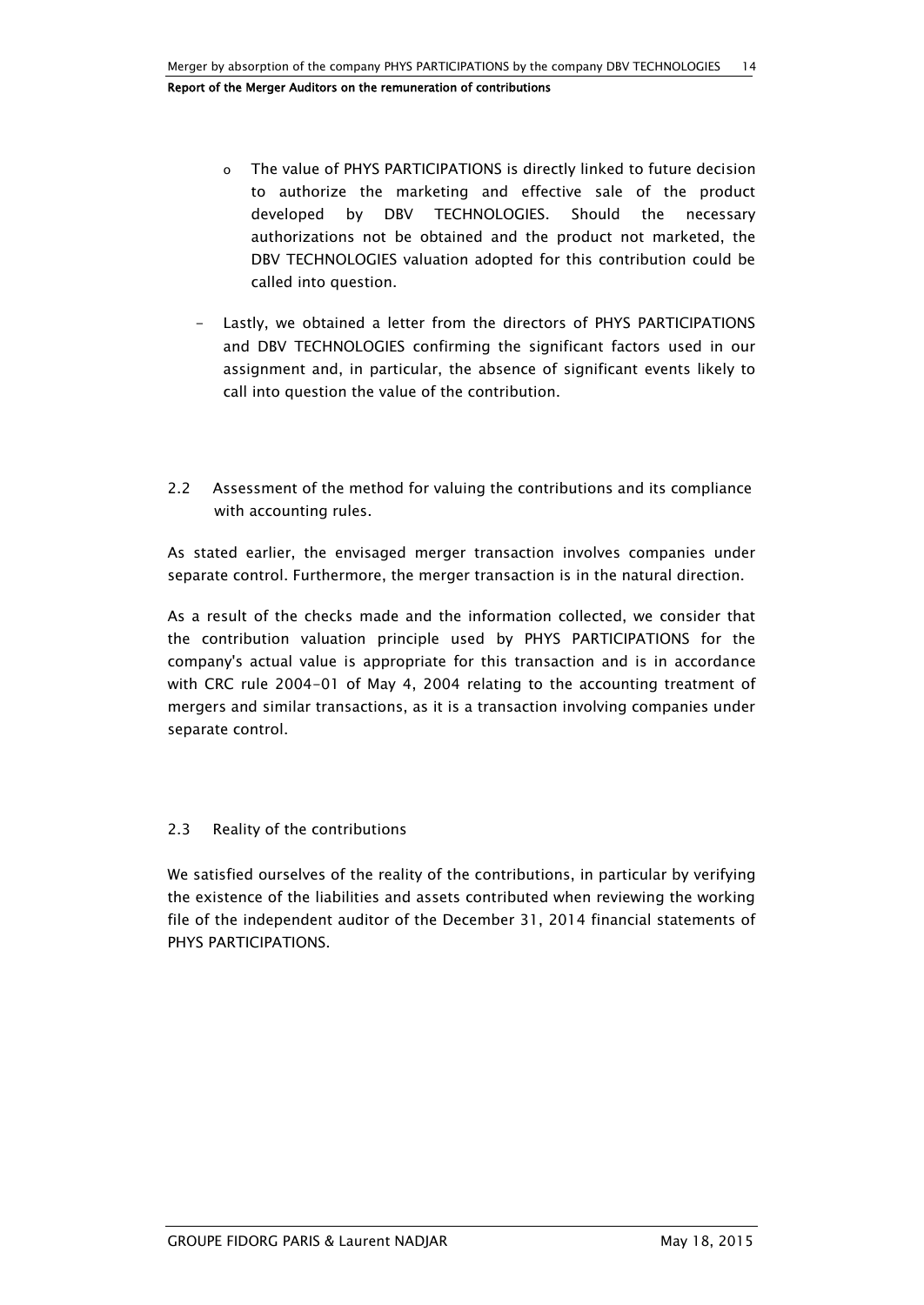We also verified the full and complete ownership of the PHYS PARTICIPATIONS and DBV TECHNOLOGIES that will be contributed in the envisaged merger.

We checked that the assets contributed and in particular the DBV TECHNOLOGIES securities were unencumbered by any pledges, and that the transferor had full ownership, providing to us written confirmation of the absence of any restrictions on ownership.

## 2.4 Value of the contributions

Taking the above factors into account, as at the date of our report, we are able to conclude that the total value of the contributions amounting to  $\epsilon$ 13,843,144 does not seem overvalued.

## 3. Summary - Key points

In accordance with regulations, the parties rightfully decided to adopt their actual value as the contribution value of the transferred assets and liabilities, it being understood that certain assets and liabilities had been valued at their net book value as indicated in the financial statements of the absorbed company at December 31, 2014, the closing date of its last fiscal year. The valuation principle thus adopted by the parties call for no comments on our part.

The actual value of the contributions of PHYS PARTICIPATIONS is primarily linked to the revaluation of DBV TECHNOLOGIES equity securities by adopting a valuation per share equal to its average share price on Compartment B of Euronext Paris over the last 30 days weighted by the trading volume. No other valuation method has been used (comparables, discounted cash flow, etc.) taking into account the specifics of DBV TECHNOLOGIES.

We draw your attention to the fact that this valuation relies mainly on the ability of DBV TECHNOLOGIES to actually achieve its business plan. This ability is directly impacted by the limits imposed by the risks and uncertainties of regulatory authorizations and the research and development process to obtain the marketing authorization for the products developed by DBV TECHNOLOGIES.